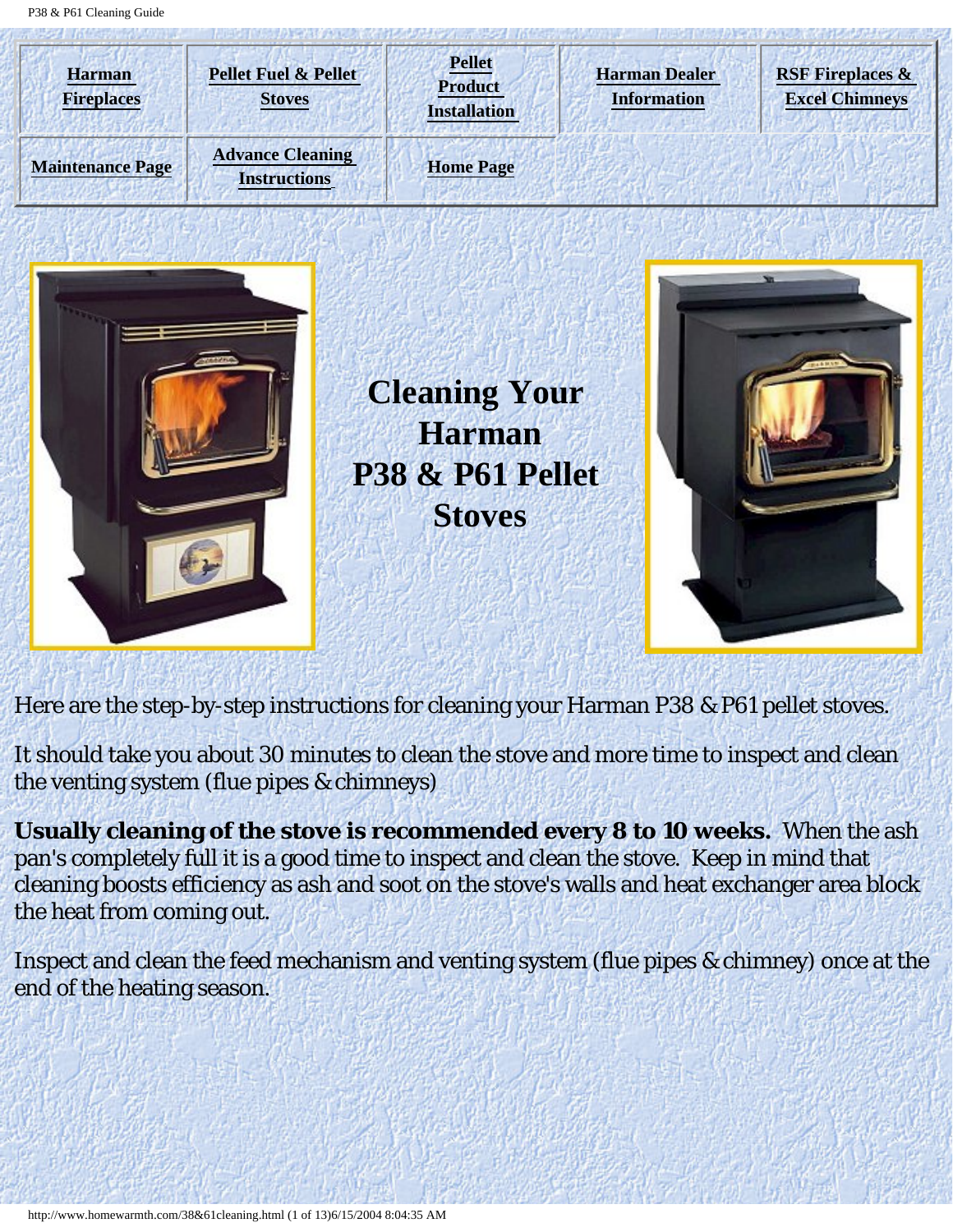### **Tools you will need:**

**Ash Vac (This is a vacuum you can buy at hearth shops which is specifically designed for ash) or a standard shop vac equipped with a fine dust filter. (Sheet rock filter)** 

- **Drop cloth or newspapers**
- **Putty knife**
- **Standard screwdriver**
- **Hammer**
- **Dust mask**
- **Drop light or flash light**
- **Pliers**
- **Standard Socket wrench set**
- **Paper towels or rags**
- **3-inch flue pipe brush with flexible rod**
- **Stove glass cleaner**
- **Dish washing gloves**





**Be sure your stove is completely out and cool.** The stove must be completely out before cleaning. Every part must be cool to the touch including the pellets that are left in the burn pot. **Live pellets are a fire hazard - especially if they get sucked into a vacuum cleaner.** Every year we hear stories of people lighting their vacuums on fire by sucking up hot ashes. Worse still this can lead to a house fire.

Hot ashes should be stored in a metal container with a tight fitting lid. When they are completely out the ashes can be used as a soil conditioner for your lawn or houseplants.

#### **Wear a dust mask.**

This is important! Don't be foolhardy when it comes to protecting your lungs. Wear a mask. Professional chimney sweeps do so and for good reason.



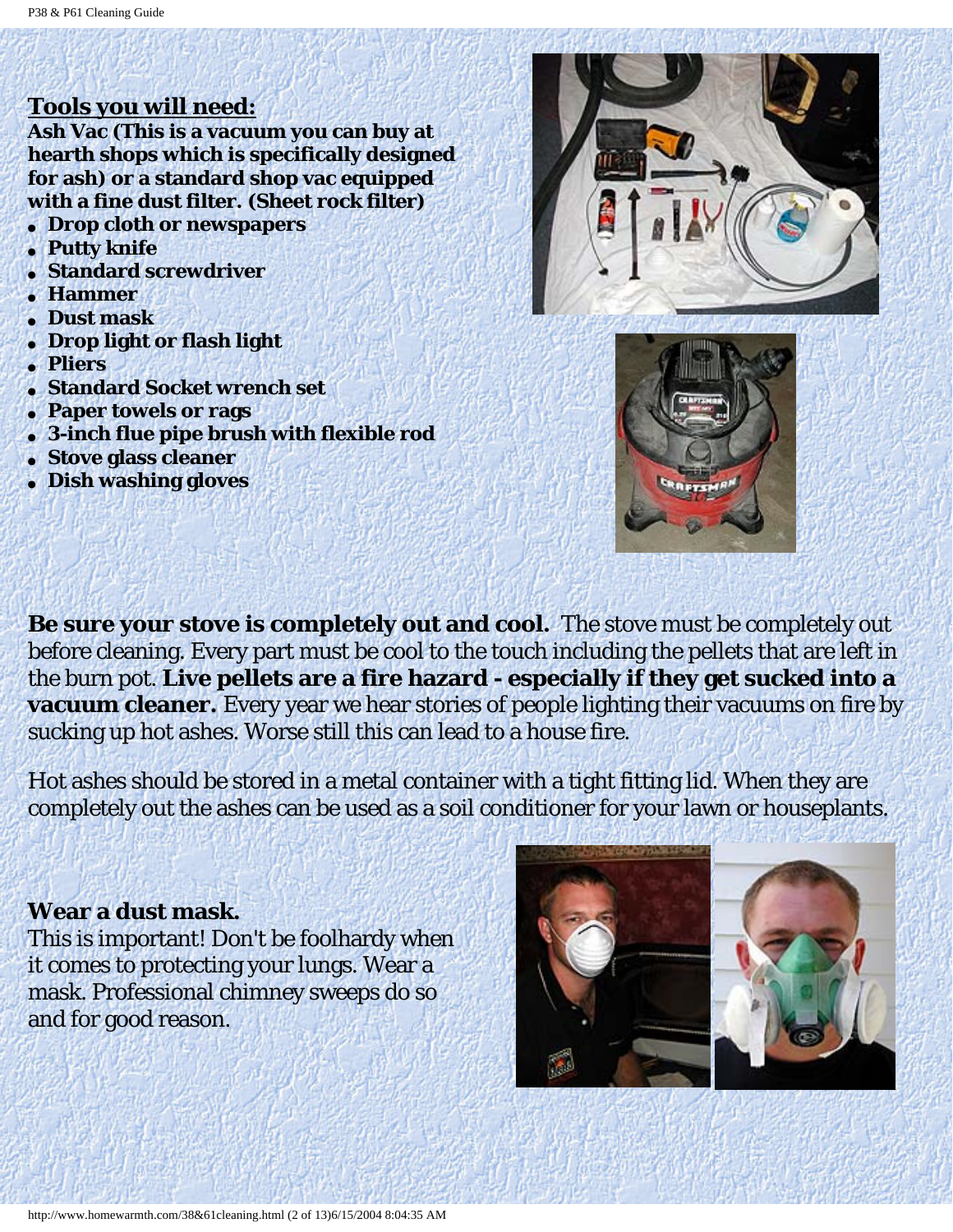Start by placing a drop cloth in front of your stove. Alternatively you can use newspaper.

Keep your tools on the drop cloth and within reach so when you are done you can wrap the tools in the cloth and take them outside.

#### **Remove soot deposits from within the fire chamber.**

Remove the flame guide and fire bricks (log set if you have one) and vacuum the ash from the burn pot and above the burn pot. *Caution: Do not vacuum the log set. Brush it clean.*





Using the pointed end of the scraper provided with your Harman stove and the vacuum, scrape the accordion heat exchanger and the surrounding areas free of all fly ash. Leave the ash pan in place and the ash door closed when cleaning the walls of the fire chamber. A 2" putty knife will help remove the ash. Holding the hose of the vacuum just below the where you are scraping helps to remove airborne dust and catch the soot as it removed.





http://www.homewarmth.com/38&61cleaning.html (3 of 13)6/15/2004 8:04:35 AM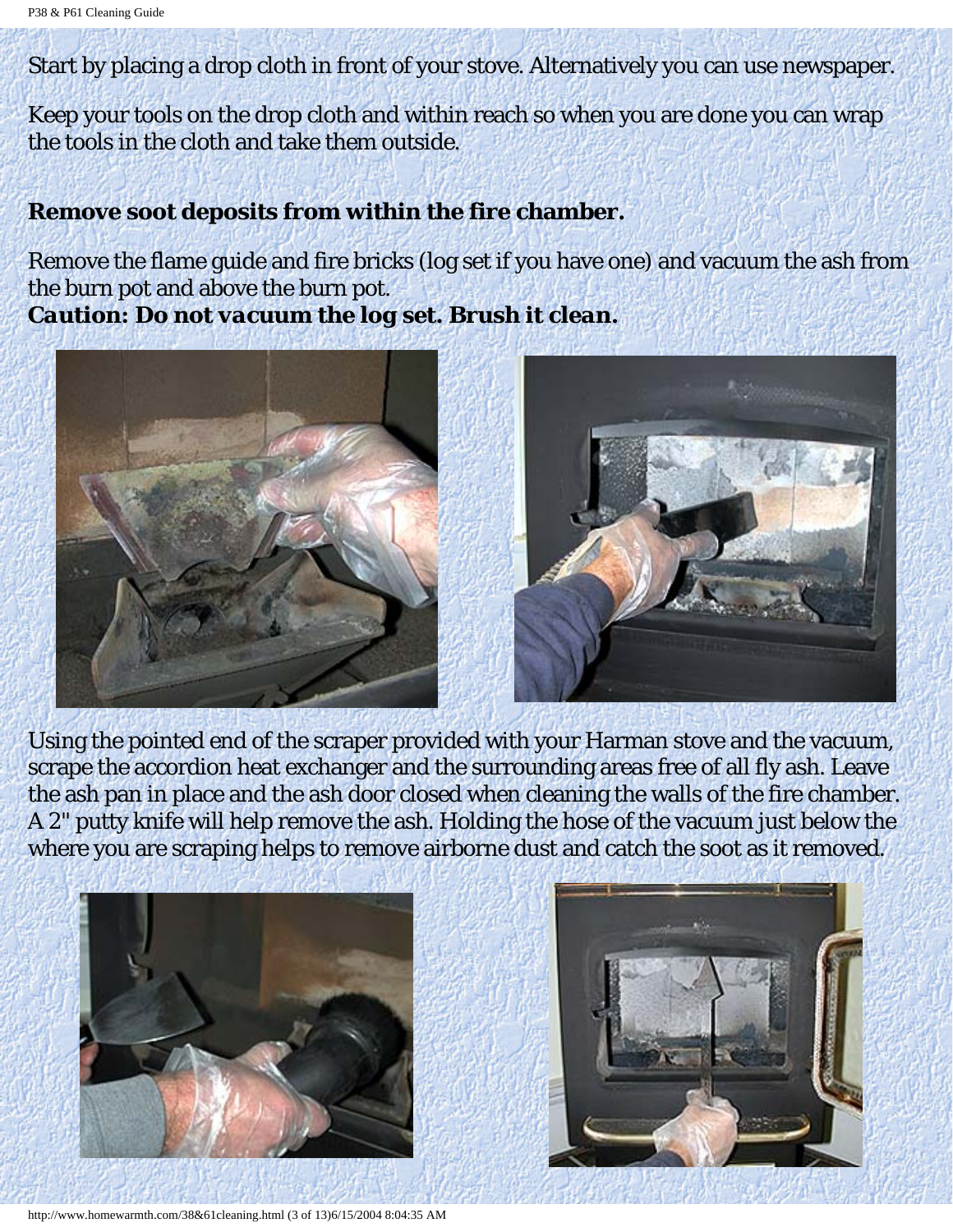### Scrape any carbon deposits from the burn pot.

You will find that a that the scraper that comes with the stove will work best for this. Alternatively you can use a standard screwdriver and hammer to tap deposits loose. Be sure to scrape the sides of the burn pot as well as the bottom.









Vacuum the holes in the burn pot to remove particles that may block the holes.

The use of a paper clip to clear plugged holes may be necessary.

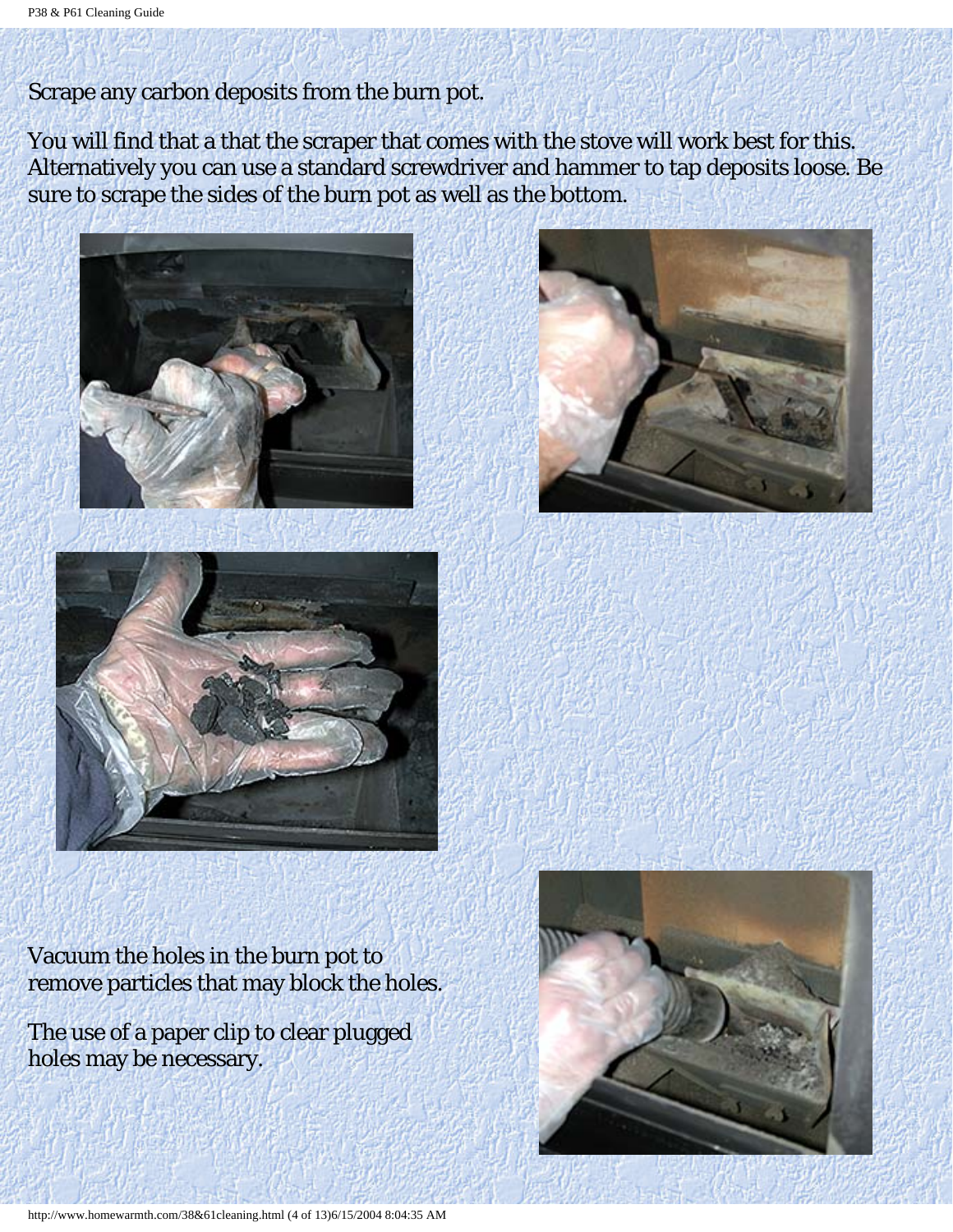# **Clean ash from inside the burn pot.**

Remove the cover plate on the burn pot by loosening the two wing nuts holding the plate in place.

You may need to use pliers to loosen the wing nuts initially.

# **Vacuum ash from the inside of the pot.**

Use your finger to brush out any ash that can't be reached with the nozzle of the vacuum.

After cleaning, be sure the cover plate is fully closed before tightening the wing nuts.

You don't need to tighten the wing nuts with pliers!

**Remove the ash pan and vacuum the inner walls of the pedestal of the stove.**

Scrape the sides and back of the ash pan.



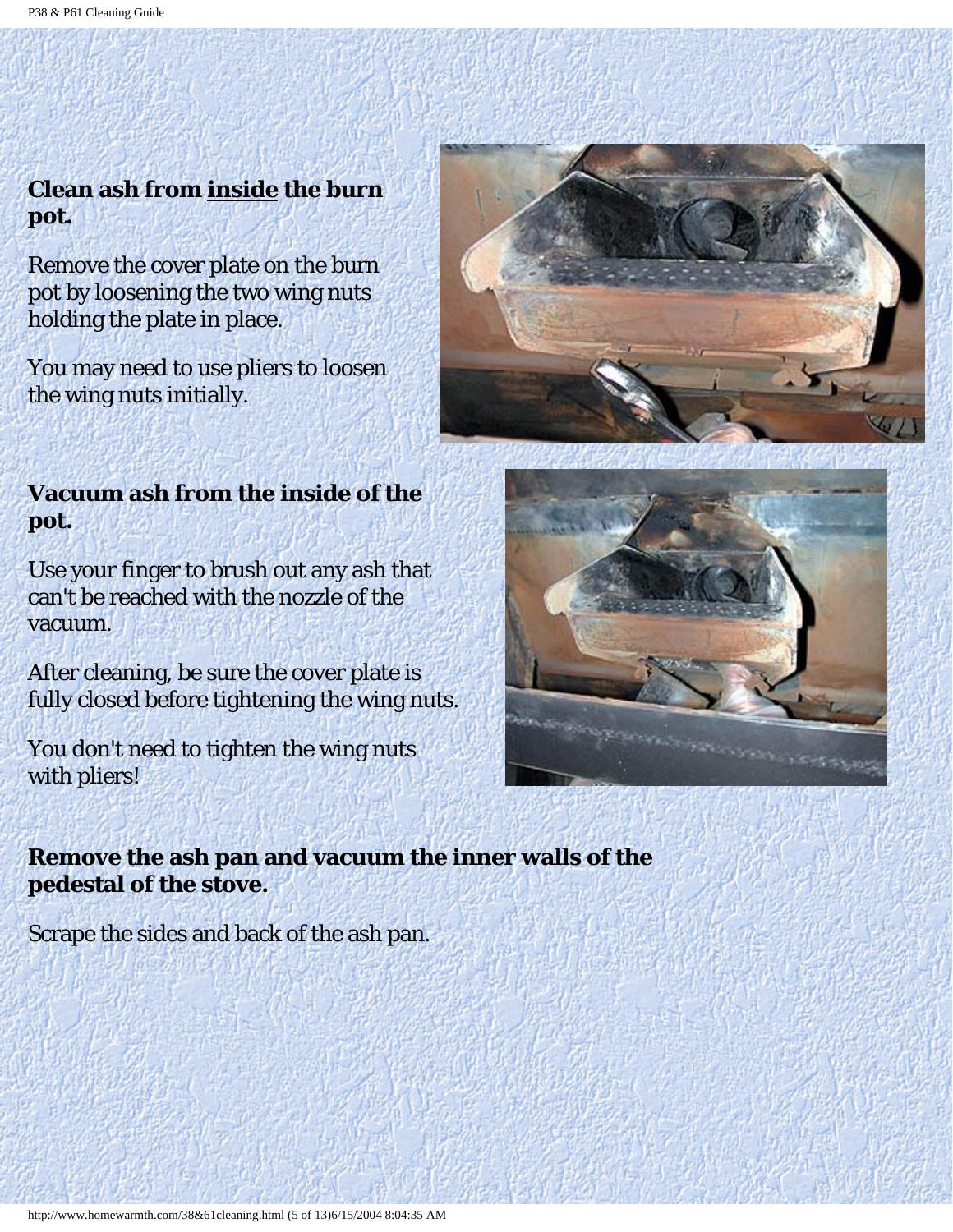



Remove the combustion blower cover plate and vacuum the fins of the combustion blower. An old toothbrush works well for removing deposits on the blower fins.



### **Brush out the flue passageway within the stove**

Insert a 3" brush through the passageway (shown below left), but be careful not to bend or otherwise damage the exhaust gas probe which is located near the flue collar of the stove. The probe is durable, but bending it can cause it to malfunction. If you don't have a 3" flue brush use the vacuum hose to remove deposits in this area.

Note: You will be able to clean most of the deposits from a tee, elbow or length of pipe attached to the stove from this passageway.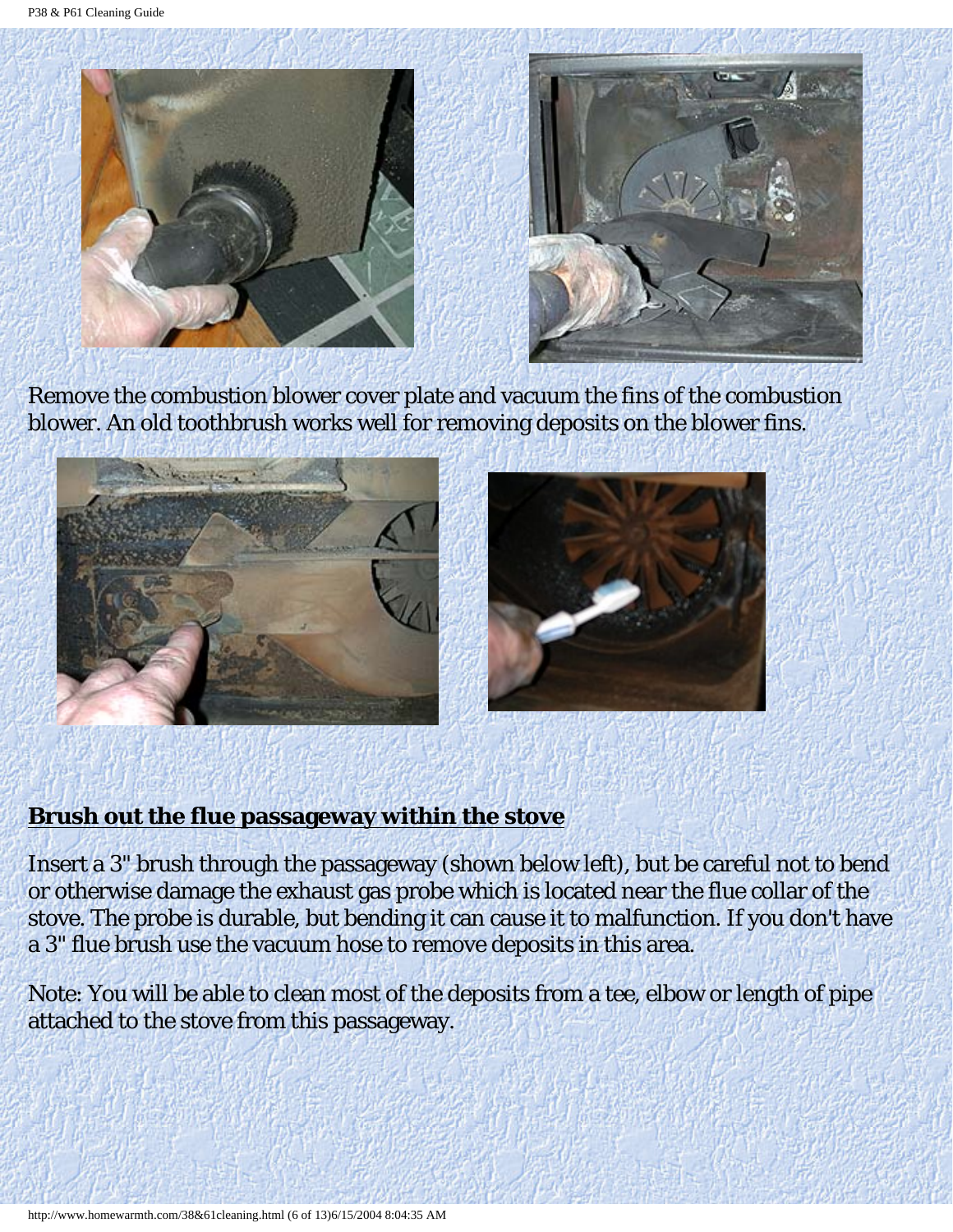



## **Remove soot and fly ash deposits from the glass**

There are various glass cleaners you can buy at stove shops that are specially designed to remove hydrocarbon (soot) and fly ash (mineral) deposits from the glass. Just spray a small amount of cleaner on the glass and use a paper towel or rag to wipe it clean.



## **Other things to check and clean at the end of the heating season:**

Clean sawdust (fines) from the feed mechanism (below left). Remove the cast iron door on the pellet feeder mechanism and vacuum out any sawdust that has accumulated (shown lower right).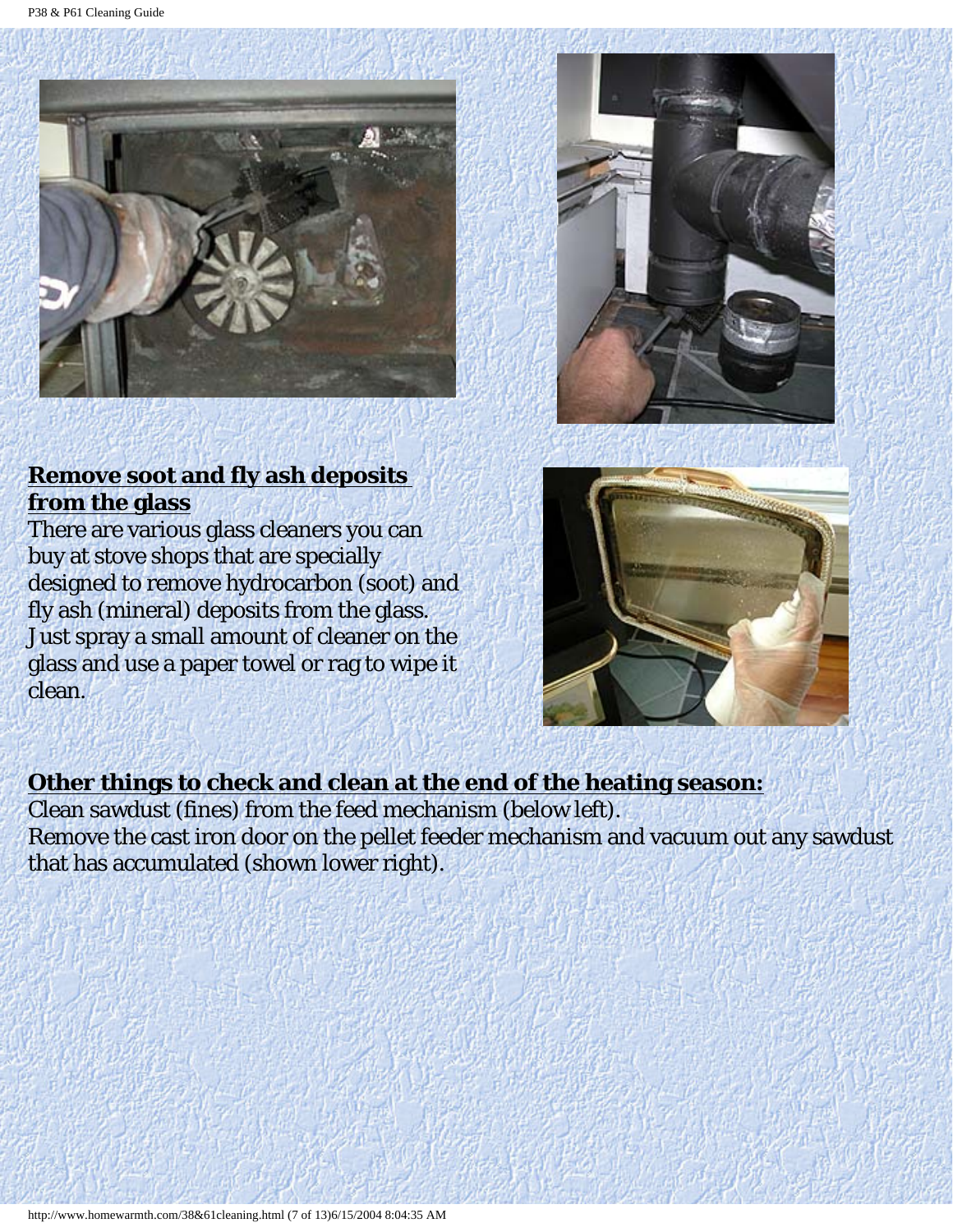P38 & P61 Cleaning Guide





# **Clean dust and pet hair from the distribution blower**

The distribution blower is the large black blower adjacent to the combustion blower. If the fins of the blower are covered with dust and pet hair, it is best to thoroughly clean the blower using the following procedure:

**Caution: Be sure to unplug the stove!**



Remove the screws holding the blower in place using a socket wrench with an 8" extension. Use a toothbrush to remove dust from the fins, but be careful not to bend any of the fins. Once the fan blade has been cleaned reattach the fan.

# **Clean dust from the auger motor and the back of the combustion blower.**

Vacuum the "engine" compartment, including the blades of the fans, which helps cool the auger and combustion motors.

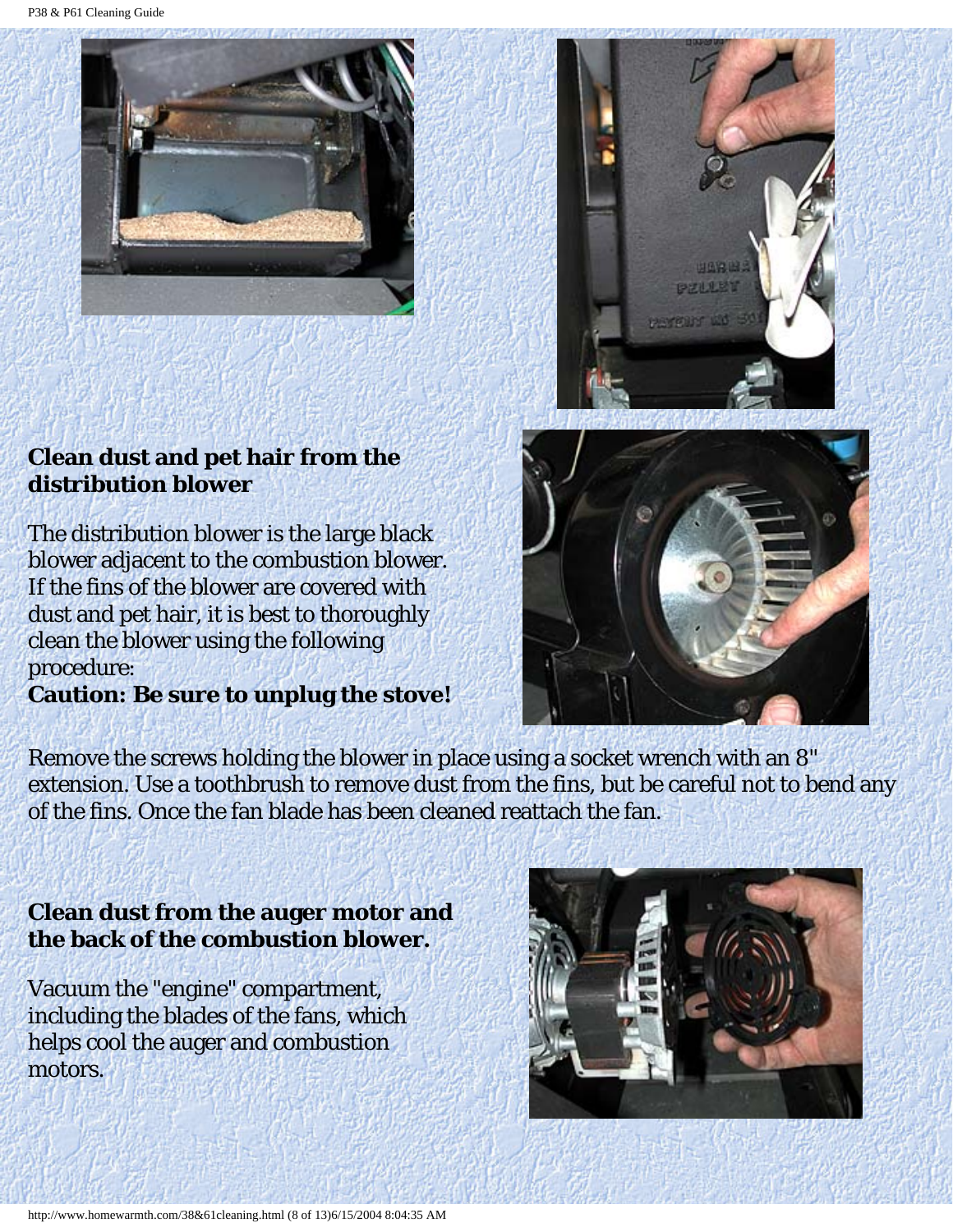# **Sweep the entire flue system**

Run a brush through all the flue pipes and vacuum out the loose soot and fly ash.

You may need to take apart sections of pipe in order to do this.





Note: Professional installers often design the venting system so that certain joints can be taken apart. These joints will often have either aluminum tape or silicone caulking on the outside. Use a knife to scrape off the silicone caulking on the joints you plan to take apart.

If your pellet stove is installed into an existing chimney you will need to clean the chimney as well as the pellet pipe. To do this you will need the appropriate sized chimney brush and rods. (I.e. a six inch diameter chimney will need a 6" diameter brush) Call a CSIA Certified chimney sweep or other qualified professional to clean the flue system. These professionals have the equipment and the experience to do a thorough job.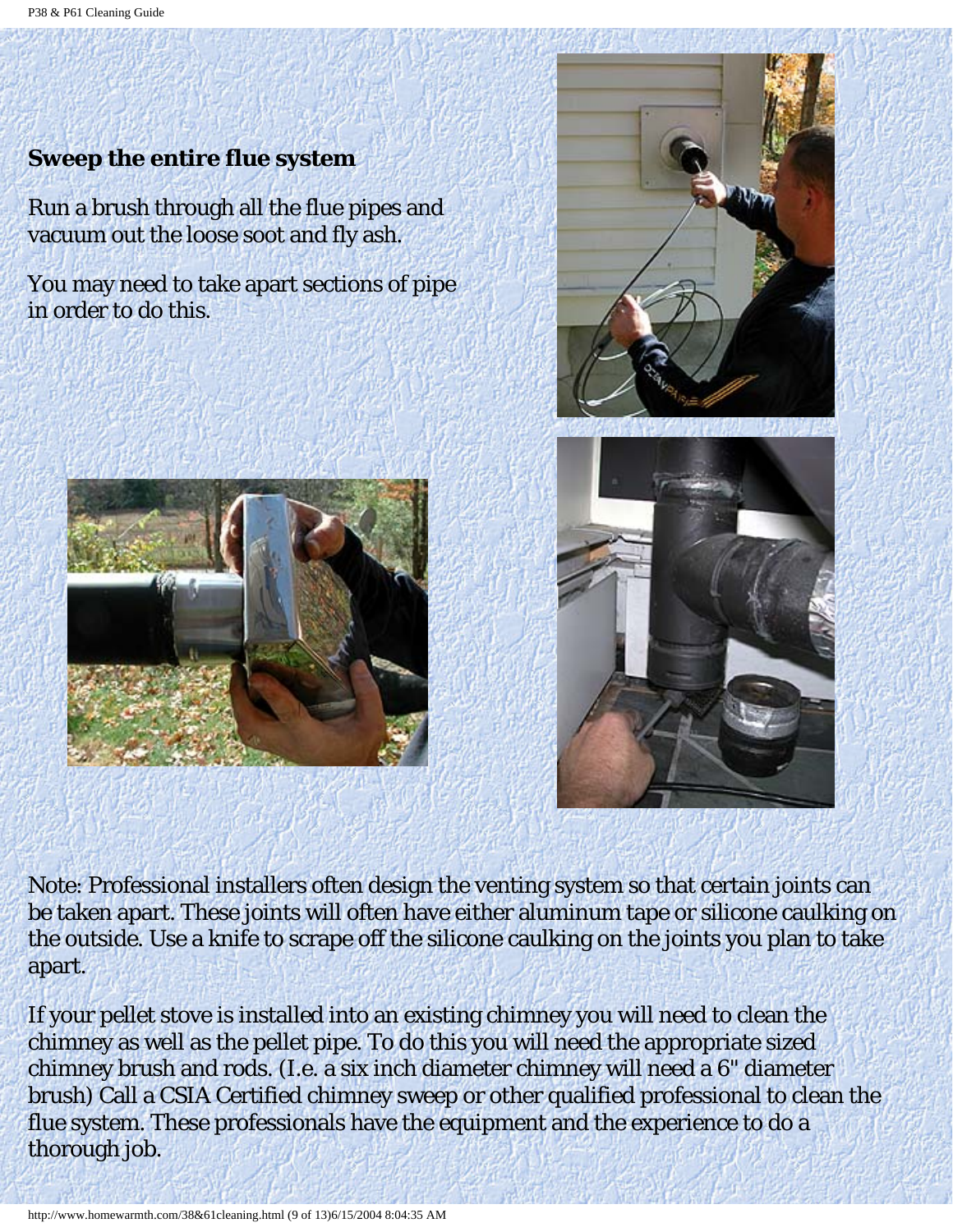Once the flue system has been cleaned, reconnect and re-caulk the pellet vent. High temperature RTV silicone caulking will work for this. Note: it is very important that each joint of the pipe within the home be airtight. Even small pinhole leaks can leak smoke!

This is extremely important because a leak can result in an exhaust smell from the heat outlet holes because the smell got drawn into the distribution fan.

### **Remove and clean the exhaust gas probe (ESP)**

The probe is located at the flue collar of the stove. Remove the Tek screw holding it in place and pull the probe out. The probe can be cleaned using stove glass cleaner then reinstalled.

Note: Often the ESP can be cleaned without removing it, but removing the probe allows you to inspect it for wear and tear.

### **Inspect and clean the hopper lid gasket**

Remove any sawdust or pellet chips from the gasket in the hopper lid. This should also be done after every filling of the hopper. It is important that this gasket be airtight.

If the gasket is damaged or compressed (due to pellets being pressed into the gasket when the hopper lid is closed) replace the gasket.





Do not connect this un appliance.

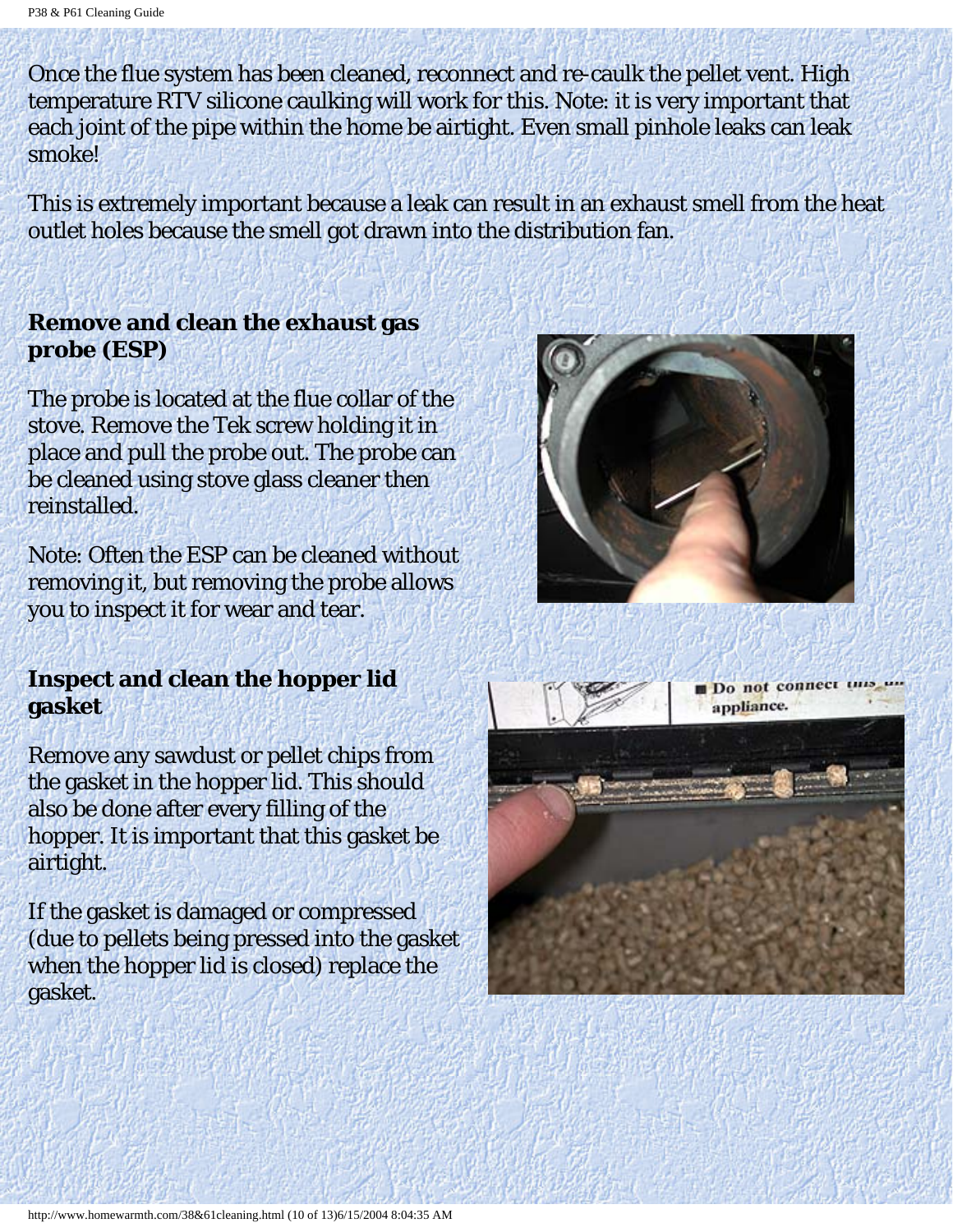#### **Touch up the stove with high temperature paint**

You will need to touch up the paint on the stove from time to time. Most people do this once a year. Use high temperature satin finish Stove-Bright paint, which is available from your local Harman dealer.

Simply shake up the can and apply a thin coat over the parts of the stove that need to be touched up. Use newspaper to mask areas and to prevent over spray. Hold the paint can upright and about 6 inches from the stove when you are painting.



## **Cleaning the outside of the stove and the gold plated parts**

The outside of the stove can be cleaned with soap and water. Be sure to wipe the stove dry after cleaning.

The gold plated components (grills and doors) can be cleaned using soap and water or alternatively window cleaner.

It is important to remove finger prints. These contain oil that will permanently stain the gold when exposed to the high heat of the fire. **NEVER USE ABRASIVE CLEANERS ON THE GOLD.** Abrasive cleaners will remove the gold plating.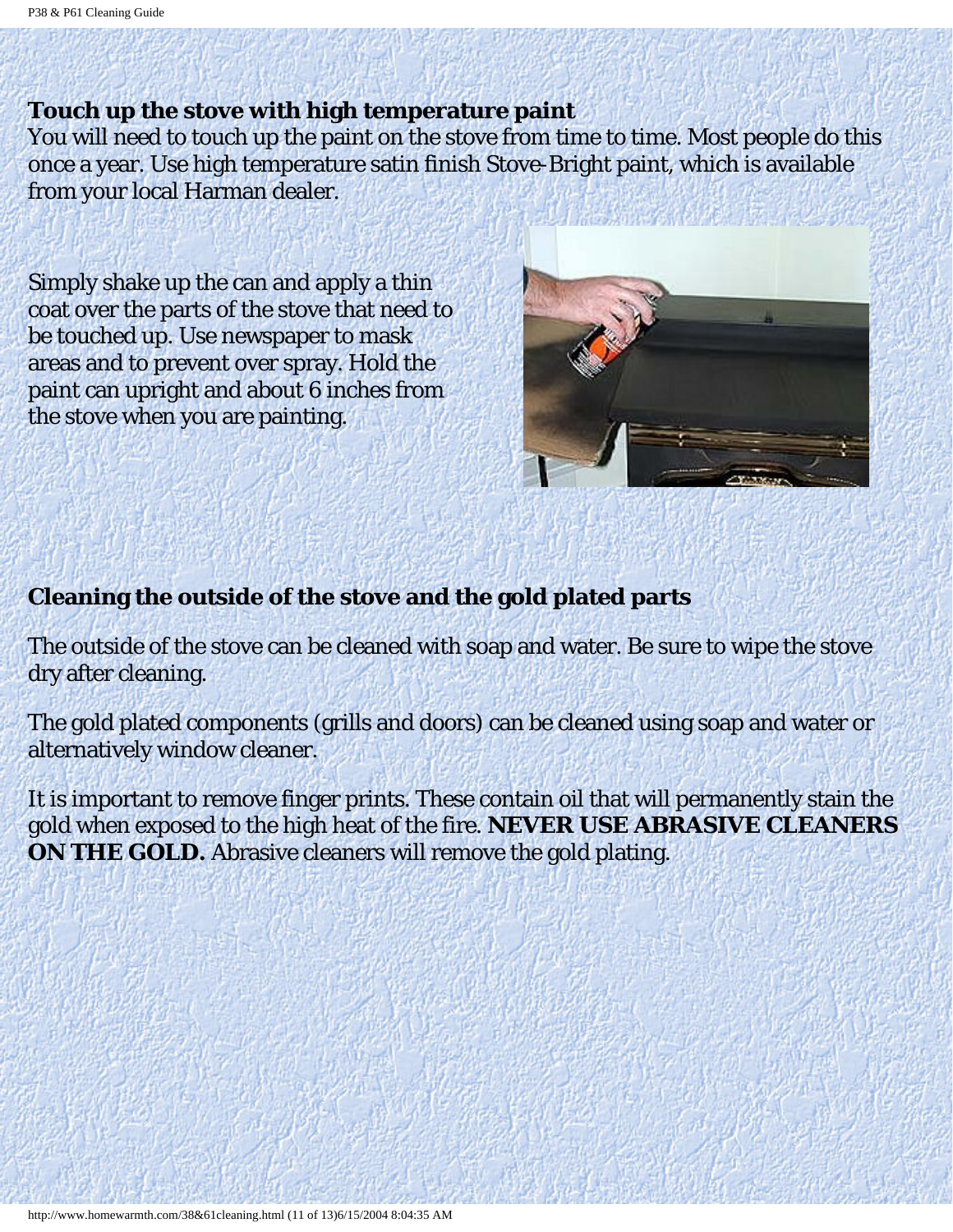

*To visit other pages on this site, or related links, please click on the links below or at the top of the page:*



**[Harman Built Fireplaces](http://www.homewarmth.com/fireplaces.html) [Installation Guidelines](http://www.homewarmth.com/installation.html)**







**[Pellet Fuel & Stoves](http://www.homewarmth.com/pellets.html) [Visit the Harman Website](http://www.harmanstoves.com/default.htm)**

**[RSF Woodburning Fireplaces &](http://www.icc-rsf.com/) [Excel Chimney Systems](http://www.icc-rsf.com/)**